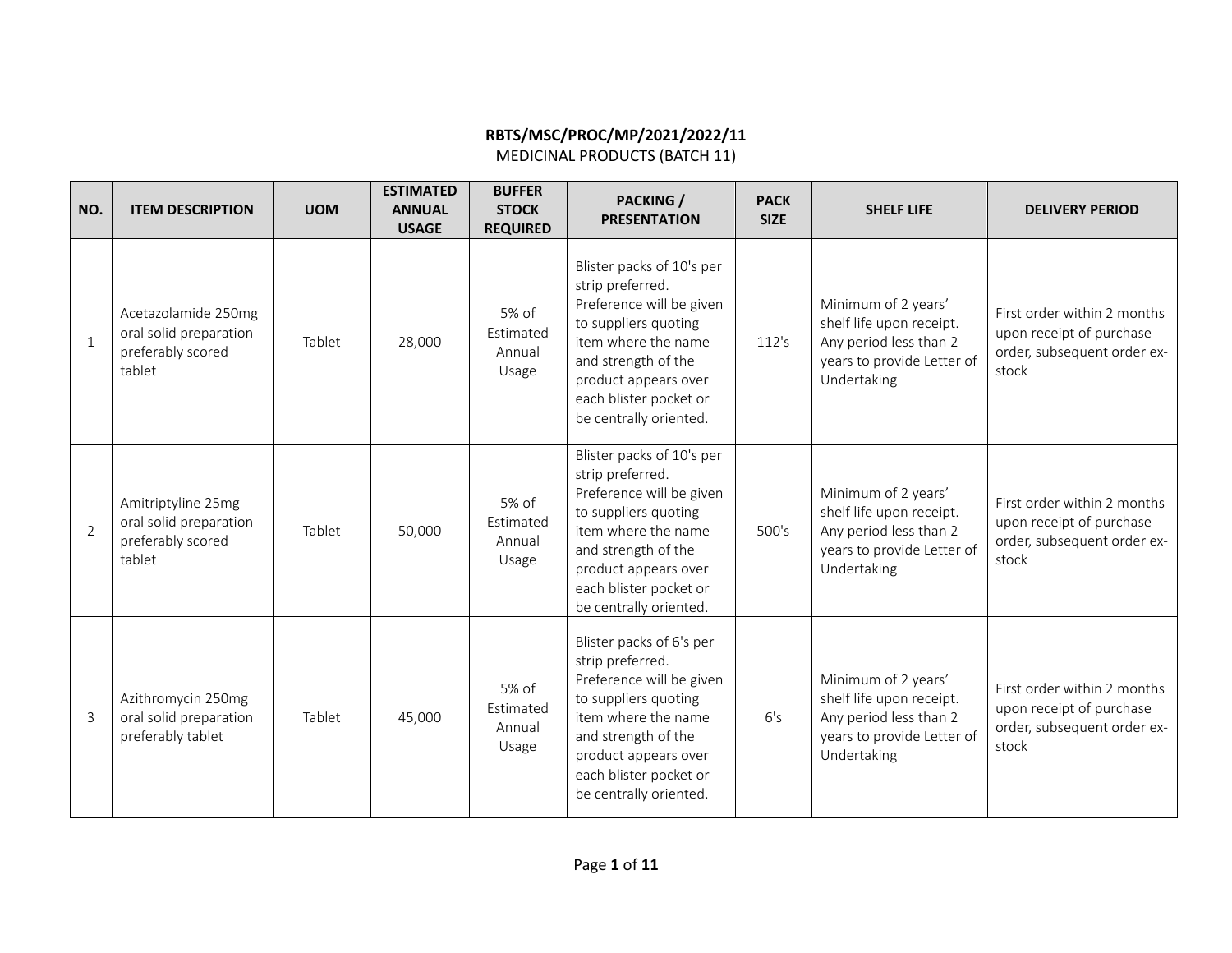| NO.            | <b>ITEM DESCRIPTION</b>                                                                                                                                                                                                                                                                                                                                 | <b>UOM</b>    | <b>ESTIMATED</b><br><b>ANNUAL</b><br><b>USAGE</b> | <b>BUFFER</b><br><b>STOCK</b><br><b>REQUIRED</b> | PACKING /<br><b>PRESENTATION</b>                                                                                                                                                                                            | <b>PACK</b><br><b>SIZE</b> | <b>SHELF LIFE</b>                                                                                                      | <b>DELIVERY PERIOD</b>                                                                          |
|----------------|---------------------------------------------------------------------------------------------------------------------------------------------------------------------------------------------------------------------------------------------------------------------------------------------------------------------------------------------------------|---------------|---------------------------------------------------|--------------------------------------------------|-----------------------------------------------------------------------------------------------------------------------------------------------------------------------------------------------------------------------------|----------------------------|------------------------------------------------------------------------------------------------------------------------|-------------------------------------------------------------------------------------------------|
| $\overline{4}$ | Balance salt solution<br>(sterile) for opthalmic<br>irrigation use 500ml in<br>glass bottle each ml<br>contains: Sodium<br>Chloride 0.640%,<br>Potassium Chloride<br>0.075%, Calcium<br>Chloride (Dihydrate)<br>0.048%, Magnesium<br>Chloride (Hexahydrate)<br>0.030%, Sodium<br>Acetate (Trihydrate)<br>0.390%, Sodium<br>Citrate (Dihydrate)<br>0.17% | <b>Bottle</b> | 600                                               | 5% of<br>Estimated<br>Annual<br>Usage            | Bottle in individual box<br>preferred.                                                                                                                                                                                      | 500mls                     | Minimum of 2 years'<br>shelf life upon receipt.<br>Any period less than 2<br>years to provide Letter of<br>Undertaking | First order within 2 months<br>upon receipt of purchase<br>order, subsequent order ex-<br>stock |
| 5              | Bezafibrate modified<br>release 400mg oral<br>solid preparation<br>preferably scored<br>tablet                                                                                                                                                                                                                                                          | Tablet        | 150,000                                           | 5% of<br>Estimated<br>Annual<br>Usage            | Blister packs of 10's per<br>strip preferred.<br>Preference will be given<br>to suppliers quoting<br>item where the name<br>and strength of the<br>product appears over<br>each blister pocket or<br>be centrally oriented. | 30's                       | Minimum of 2 years'<br>shelf life upon receipt.<br>Any period less than 2<br>years to provide Letter of<br>Undertaking | First order within 2 months<br>upon receipt of purchase<br>order, subsequent order ex-<br>stock |
| 6              | Bisoprolol (as<br>fumarate) 2.5mg oral<br>solid preparation<br>preferably scored<br>tablet                                                                                                                                                                                                                                                              | Tablet        | 600,000                                           | 5% of<br>Estimated<br>Annual<br>Usage            | Blister pack of 10's per<br>strip preferred.<br>Preference will be given<br>to suppliers quoting<br>item where the name<br>and strength of the<br>product appears over<br>each blister pocket or<br>be oriented centrally   | 30's                       | Minimum of 2 years'<br>shelf life upon receipt.<br>Any period less than 2<br>years to provide Letter of<br>Undertaking | First order within 2 months<br>upon receipt of purchase<br>order, subsequent order ex-<br>stock |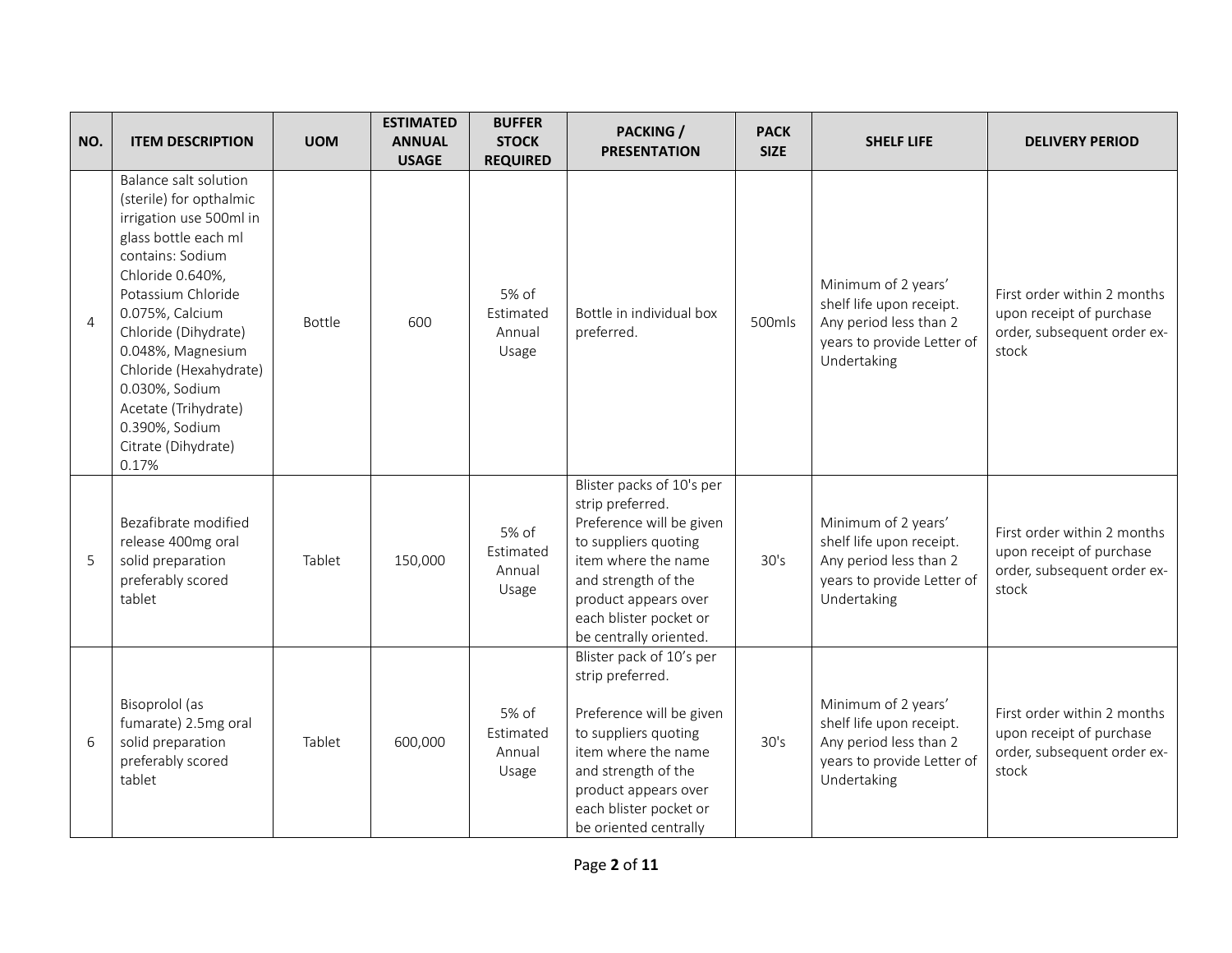| NO. | <b>ITEM DESCRIPTION</b>                                                  | <b>UOM</b> | <b>ESTIMATED</b><br><b>ANNUAL</b><br><b>USAGE</b> | <b>BUFFER</b><br><b>STOCK</b><br><b>REQUIRED</b> | <b>PACKING</b> /<br><b>PRESENTATION</b>                                                                                                                                                                                     | <b>PACK</b><br><b>SIZE</b> | <b>SHELF LIFE</b>                                                                                                      | <b>DELIVERY PERIOD</b>                                                                          |
|-----|--------------------------------------------------------------------------|------------|---------------------------------------------------|--------------------------------------------------|-----------------------------------------------------------------------------------------------------------------------------------------------------------------------------------------------------------------------------|----------------------------|------------------------------------------------------------------------------------------------------------------------|-------------------------------------------------------------------------------------------------|
| 7   | Calamine cream                                                           | Jar        | 300                                               | 5% of<br>Estimated<br>Annual<br>Usage            | Jar in individual box<br>preferred                                                                                                                                                                                          | 450g<br>preferred          | Minimum of 2 years'<br>shelf life upon receipt.<br>Any period less than 2<br>years to provide Letter of<br>Undertaking | First order within 2 months<br>upon receipt of purchase<br>order, subsequent order ex-<br>stock |
| 8   | Celecoxib 200mg oral<br>solid preparation<br>preferably scored<br>tablet | Capsule    | 54,000                                            | $5%$ of<br>Estimated<br>Annual<br>Usage          | Blister packs of 10's per<br>strip preferred.<br>Preference will be given<br>to suppliers quoting<br>item where the name<br>and strength of the<br>product appears over<br>each blister pocket or<br>be centrally oriented. | 30's                       | Minimum of 2 years'<br>shelf life upon receipt.<br>Any period less than 2<br>years to provide Letter of<br>Undertaking | First order within 2 months<br>upon receipt of purchase<br>order, subsequent order ex-<br>stock |
| 9   | Clobetasol propionate<br>ointment 0.05%                                  | Tube       | 4,200                                             | 5% of<br>Estimated<br>Annual<br>Usage            | Tube in tamper-proof<br>packaging preferred                                                                                                                                                                                 | 15g<br>preferred           | Minimum of 2 years'<br>shelf life upon receipt.<br>Any period less than 2<br>years to provide Letter of<br>Undertaking | First order within 2 months<br>upon receipt of purchase<br>order, subsequent order ex-<br>stock |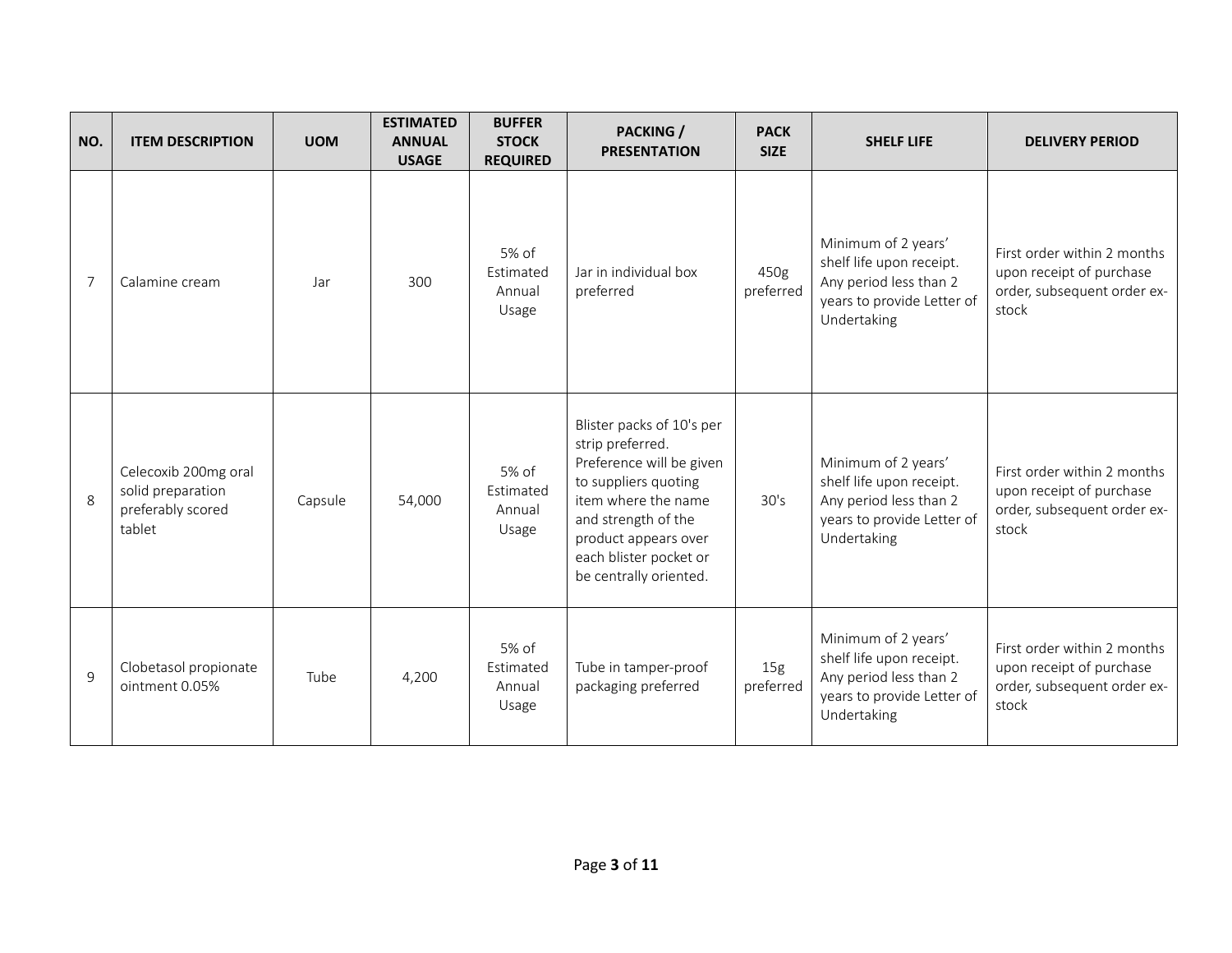| NO. | <b>ITEM DESCRIPTION</b>                                                   | <b>UOM</b> | <b>ESTIMATED</b><br><b>ANNUAL</b><br><b>USAGE</b> | <b>BUFFER</b><br><b>STOCK</b><br><b>REQUIRED</b> | <b>PACKING /</b><br><b>PRESENTATION</b>                                                                                                                                                                                     | <b>PACK</b><br><b>SIZE</b> | <b>SHELF LIFE</b>                                                                                                      | <b>DELIVERY PERIOD</b>                                                                          |
|-----|---------------------------------------------------------------------------|------------|---------------------------------------------------|--------------------------------------------------|-----------------------------------------------------------------------------------------------------------------------------------------------------------------------------------------------------------------------------|----------------------------|------------------------------------------------------------------------------------------------------------------------|-------------------------------------------------------------------------------------------------|
| 10  | Clobetasone Butyrate<br>0.05% ointment                                    | Tube       | 3,000                                             | 5% of<br>Estimated<br>Annual<br>Usage            | Tube in tamper-proof<br>packaging preferred                                                                                                                                                                                 | 15gm<br>preferred          | Minimum of 2 years'<br>shelf life upon receipt.<br>Any period less than 2<br>years to provide Letter of<br>Undertaking | First order within 2 months<br>upon receipt of purchase<br>order, subsequent order ex-<br>stock |
| 11  | Dabigatran 110mg oral<br>solid preparation<br>preferably scored<br>tablet | Capsule    | 105,000                                           | 5% of<br>Estimated<br>Annual<br>Usage            | Blister packs of 10's per<br>strip preferred.<br>Preference will be given<br>to suppliers quoting<br>item where the name<br>and strength of the<br>product appears over<br>each blister pocket or<br>be centrally oriented. | 30's                       | Minimum of 2 years'<br>shelf life upon receipt.<br>Any period less than 2<br>years to provide Letter of<br>Undertaking | First order within 2 months<br>upon receipt of purchase<br>order, subsequent order ex-<br>stock |
| 12  | Dabigatran 150mg oral<br>solid preparation<br>preferably scored<br>tablet | Capsule    | 90,000                                            | 5% of<br>Estimated<br>Annual<br>Usage            | Blister packs of 10's per<br>strip preferred.<br>Preference will be given<br>to suppliers quoting<br>item where the name<br>and strength of the<br>product appears over<br>each blister pocket or<br>be centrally oriented. | 30's                       | Minimum of 2 years'<br>shelf life upon receipt.<br>Any period less than 2<br>years to provide Letter of<br>Undertaking | First order within 2 months<br>upon receipt of purchase<br>order, subsequent order ex-<br>stock |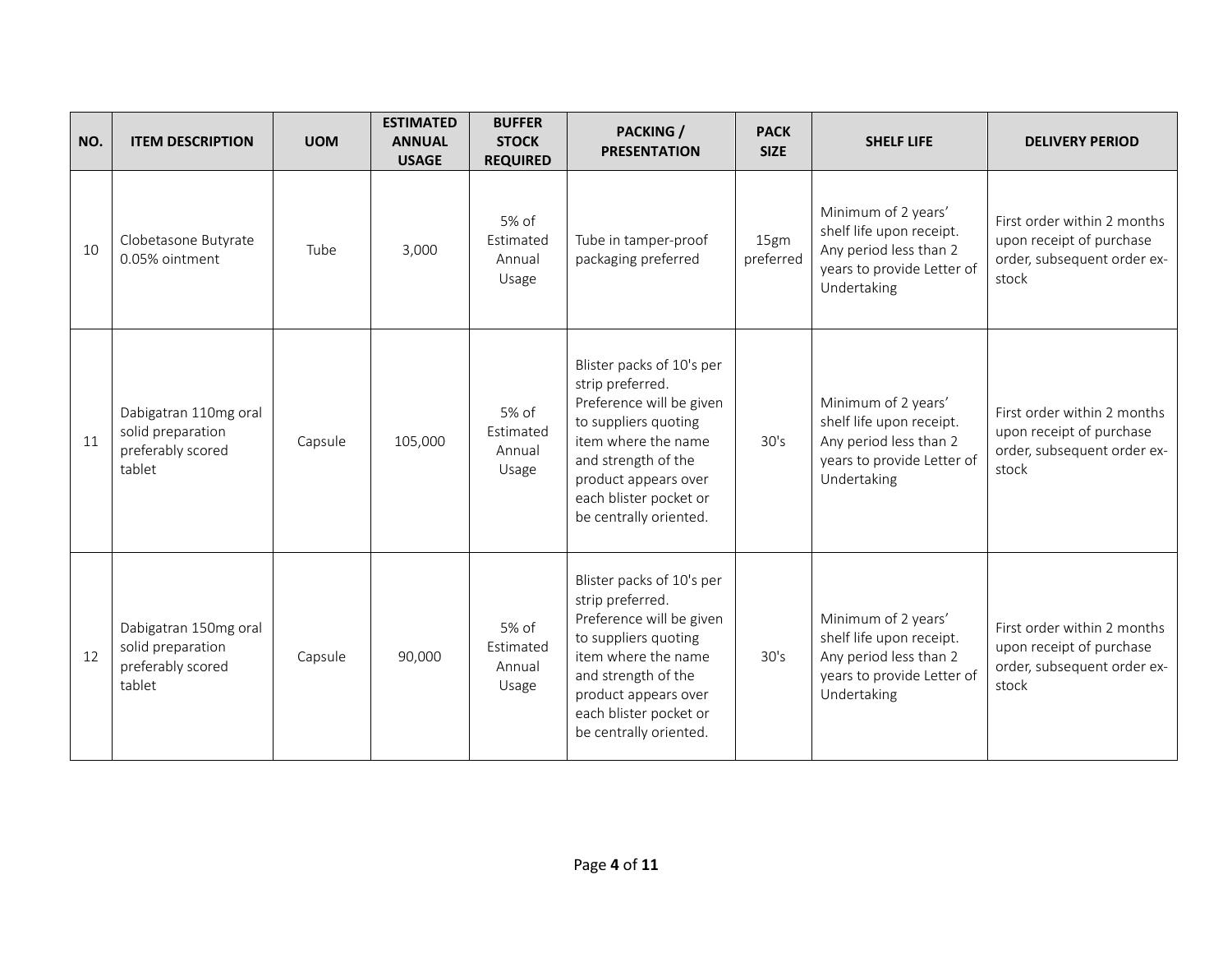| NO. | <b>ITEM DESCRIPTION</b>                                                          | <b>UOM</b>    | <b>ESTIMATED</b><br><b>ANNUAL</b><br><b>USAGE</b> | <b>BUFFER</b><br><b>STOCK</b><br><b>REQUIRED</b> | <b>PACKING /</b><br><b>PRESENTATION</b>                                                                                                                                                                                     | <b>PACK</b><br><b>SIZE</b>    | <b>SHELF LIFE</b>                                                                                                      | <b>DELIVERY PERIOD</b>                                                                          |
|-----|----------------------------------------------------------------------------------|---------------|---------------------------------------------------|--------------------------------------------------|-----------------------------------------------------------------------------------------------------------------------------------------------------------------------------------------------------------------------------|-------------------------------|------------------------------------------------------------------------------------------------------------------------|-------------------------------------------------------------------------------------------------|
| 13  | Dantrolene 25mg oral<br>solid preparation<br>preferably tablet                   | Capsule       | 12,000                                            | 5% of<br>Estimated<br>Annual<br>Usage            | Blister packs of 10's per<br>strip preferred.<br>Preference will be given<br>to suppliers quoting<br>item where the name<br>and strength of the<br>product appears over<br>each blister pocket or<br>be centrally oriented. | 100's                         | Minimum of 2 years'<br>shelf life upon receipt.<br>Any period less than 2<br>years to provide Letter of<br>Undertaking | First order within 2 months<br>upon receipt of purchase<br>order, subsequent order ex-<br>stock |
| 14  | Diltiazem<br>hydrochloride 30mg<br>oral solid preparation<br>preferably tablet   | Tablet        | 100,000                                           | 5% of<br>Estimated<br>Annual<br>Usage            | Blister packs of 10's per<br>strip preferred.<br>Preference will be given<br>to suppliers quoting<br>item where the name<br>and strength of the<br>product appears over<br>each blister pocket or<br>be centrally oriented. | 100's                         | Minimum of 2 years'<br>shelf life upon receipt.<br>Any period less than 2<br>years to provide Letter of<br>Undertaking | First order within 2 months<br>upon receipt of purchase<br>order, subsequent order ex-<br>stock |
| 15  | Erythromycin<br>ethylsuccinate<br>200mg/5ml oral<br>powder for<br>reconstitution | <b>Bottle</b> | 750                                               | $5%$ of<br>Estimated<br>Annual<br>Usage          | Bottle in individual box<br>preferred.                                                                                                                                                                                      | 60 <sub>ml</sub><br>preferred | Minimum of 2 years'<br>shelf life upon receipt.<br>Any period less than 2<br>years to provide Letter of<br>Undertaking | First order within 2 months<br>upon receipt of purchase<br>order, subsequent order ex-<br>stock |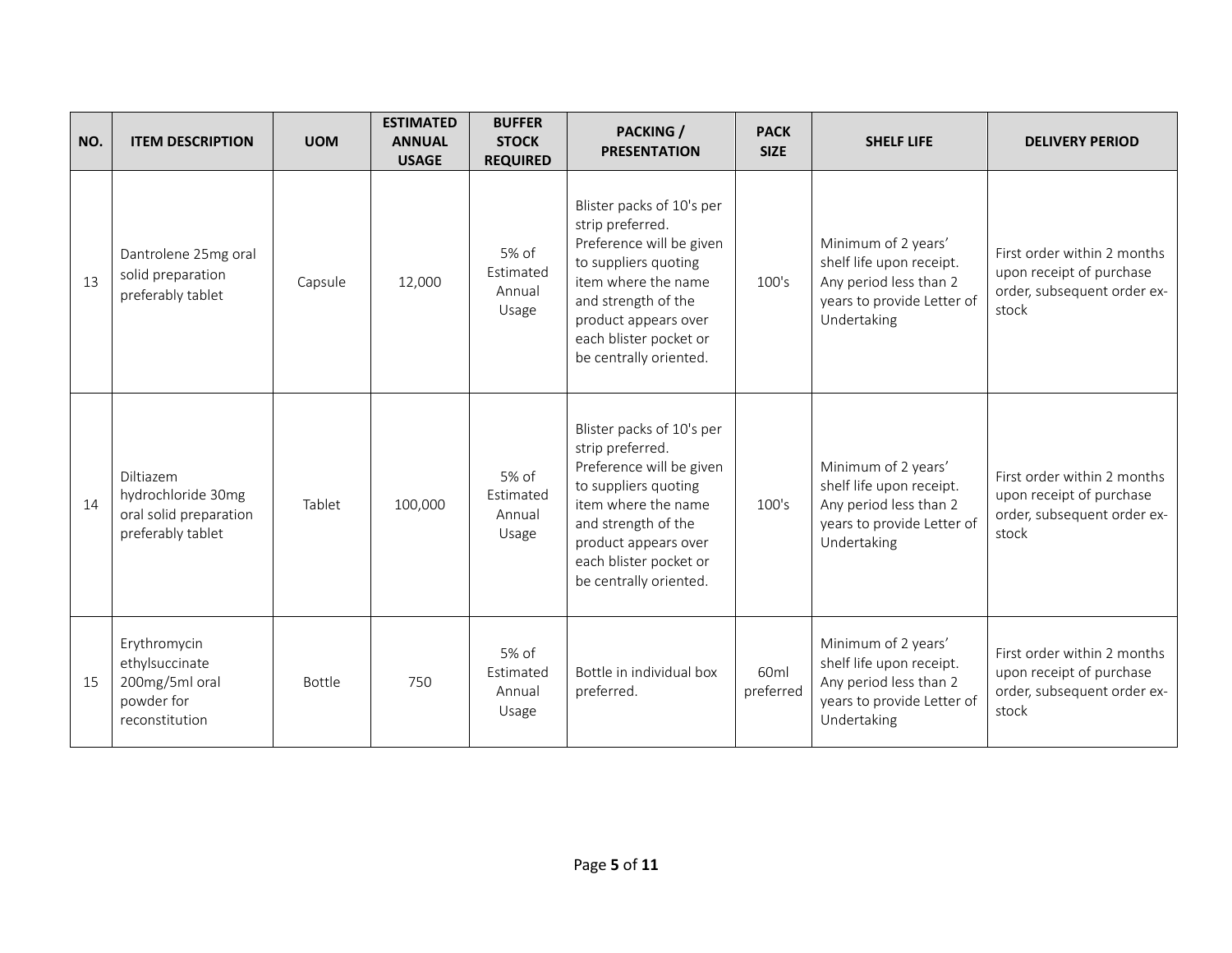| NO. | <b>ITEM DESCRIPTION</b>                                                   | <b>UOM</b> | <b>ESTIMATED</b><br><b>ANNUAL</b><br><b>USAGE</b> | <b>BUFFER</b><br><b>STOCK</b><br><b>REQUIRED</b> | PACKING /<br><b>PRESENTATION</b>                                                                                                                                                                                            | <b>PACK</b><br><b>SIZE</b>   | <b>SHELF LIFE</b>                                                                                                      | <b>DELIVERY PERIOD</b>                                                                          |
|-----|---------------------------------------------------------------------------|------------|---------------------------------------------------|--------------------------------------------------|-----------------------------------------------------------------------------------------------------------------------------------------------------------------------------------------------------------------------------|------------------------------|------------------------------------------------------------------------------------------------------------------------|-------------------------------------------------------------------------------------------------|
| 16  | Fusidic Acid 2% w/w<br>cream                                              | Tube       | 25,000                                            | 5% of<br>Estimated<br>Annual<br>Usage            | Tube in tamper-proof<br>packaging preferred                                                                                                                                                                                 | 5gm<br>preferred             | Minimum of 2 years'<br>shelf life upon receipt.<br>Any period less than 2<br>years to provide Letter of<br>Undertaking | First order within 2 months<br>upon receipt of purchase<br>order, subsequent order ex-<br>stock |
| 17  | Hydrocortisone<br>ointment 1%                                             | Tube       | 2,700                                             | 5% of<br>Estimated<br>Annual<br>Usage            | Tube in tamper-proof<br>packaging preferred                                                                                                                                                                                 | 15 <sub>g</sub><br>preferred | Minimum of 2 years'<br>shelf life upon receipt.<br>Any period less than 2<br>years to provide Letter of<br>Undertaking | First order within 2 months<br>upon receipt of purchase<br>order, subsequent order ex-<br>stock |
| 18  | Ipratoprium Bromide<br>metered dose oral<br>inhaler<br>20mcg/inhalation   | inhaler    | 4,800                                             | 5% of<br>Estimated<br>Annual<br>Usage            | Metered doses inhaler<br>preferred.<br>Preference will be given<br>to suppliers quoting<br>item where the name<br>and strength of the<br>product appears over<br>each canister or be<br>oriented centrally                  | 200<br>doses                 | Minimum of 2 years'<br>shelf life upon receipt.<br>Any period less than 2<br>years to provide Letter of<br>Undertaking | First order within 2 months<br>upon receipt of purchase<br>order, subsequent order ex-<br>stock |
| 19  | Lamotrigine 50mg oral<br>solid preparation<br>preferably scored<br>tablet | Tablet     | 60,000                                            | 5% of<br>Estimated<br>Annual<br>Usage            | Blister packs of 10's per<br>strip preferred.<br>Preference will be given<br>to suppliers quoting<br>item where the name<br>and strength of the<br>product appears over<br>each blister pocket or<br>be centrally oriented. | 30's                         | Minimum of 2 years'<br>shelf life upon receipt.<br>Any period less than 2<br>years to provide Letter of<br>Undertaking | First order within 2 months<br>upon receipt of purchase<br>order, subsequent order ex-<br>stock |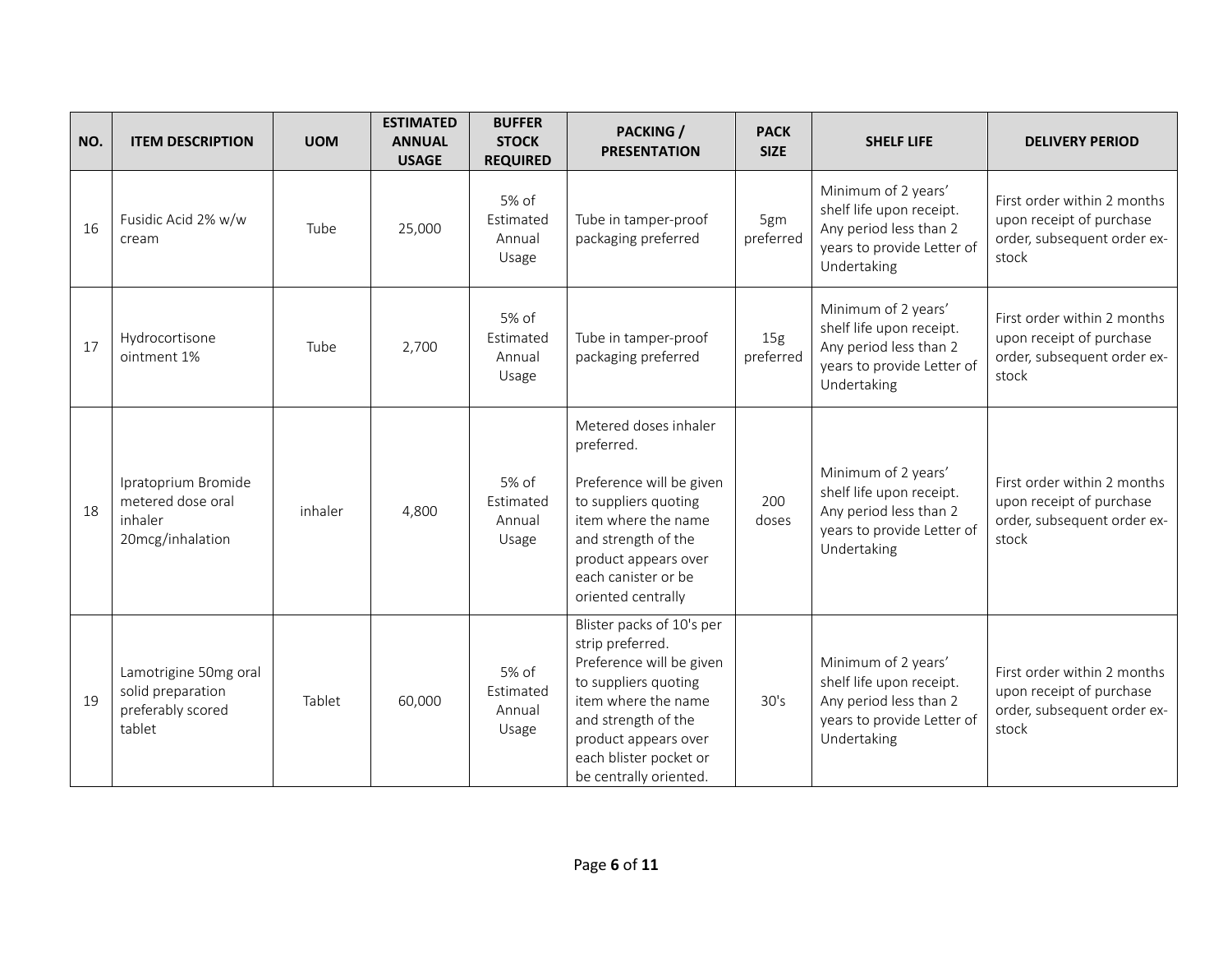| NO. | <b>ITEM DESCRIPTION</b>                                   | <b>UOM</b>    | <b>ESTIMATED</b><br><b>ANNUAL</b><br><b>USAGE</b> | <b>BUFFER</b><br><b>STOCK</b><br><b>REQUIRED</b> | <b>PACKING /</b><br><b>PRESENTATION</b>     | <b>PACK</b><br><b>SIZE</b> | <b>SHELF LIFE</b>                                                                                                      | <b>DELIVERY PERIOD</b>                                                                          |
|-----|-----------------------------------------------------------|---------------|---------------------------------------------------|--------------------------------------------------|---------------------------------------------|----------------------------|------------------------------------------------------------------------------------------------------------------------|-------------------------------------------------------------------------------------------------|
| 20  | Medroxyprogesterone<br>acetate depot<br>injection 50mg/ml | Ampoule       | 8,000                                             | 5% of<br>Estimated<br>Annual<br>Usage            | Ampoule in individual<br>box preferred      | 10's                       | Minimum of 2 years'<br>shelf life upon receipt.<br>Any period less than 2<br>years to provide Letter of<br>Undertaking | First order within 2 months<br>upon receipt of purchase<br>order, subsequent order ex-<br>stock |
| 21  | Mometasone furoate<br>ointment 0.1%                       | Tube          | 8,000                                             | 5% of<br>Estimated<br>Annual<br>Usage            | Tube in tamper-proof<br>packaging preferred | 15gm<br>preferred          | Minimum of 2 years'<br>shelf life upon receipt.<br>Any period less than 2<br>years to provide Letter of<br>Undertaking | First order within 2 months<br>upon receipt of purchase<br>order, subsequent order ex-<br>stock |
| 22  | Natamycin 5% eye<br>drop                                  | <b>Bottle</b> | 30                                                | 5% of<br>Estimated<br>Annual<br>Usage            | Bottle in individual box<br>preferred.      | 15ml<br>preferred          | Minimum of 2 years'<br>shelf life upon receipt.<br>Any period less than 2<br>years to provide Letter of<br>Undertaking | First order within 2 months<br>upon receipt of purchase<br>order, subsequent order ex-<br>stock |
| 23  | Octreotide as acetate<br>injection 20mg/2.5ml             | Vial          | 50                                                | 5% of<br>Estimated<br>Annual<br>Usage            | Vial in individual box<br>preferred         | Vial                       | Minimum of 2 years'<br>shelf life upon receipt.<br>Any period less than 2<br>years to provide Letter of<br>Undertaking | First order within 2 months<br>upon receipt of purchase<br>order, subsequent order ex-<br>stock |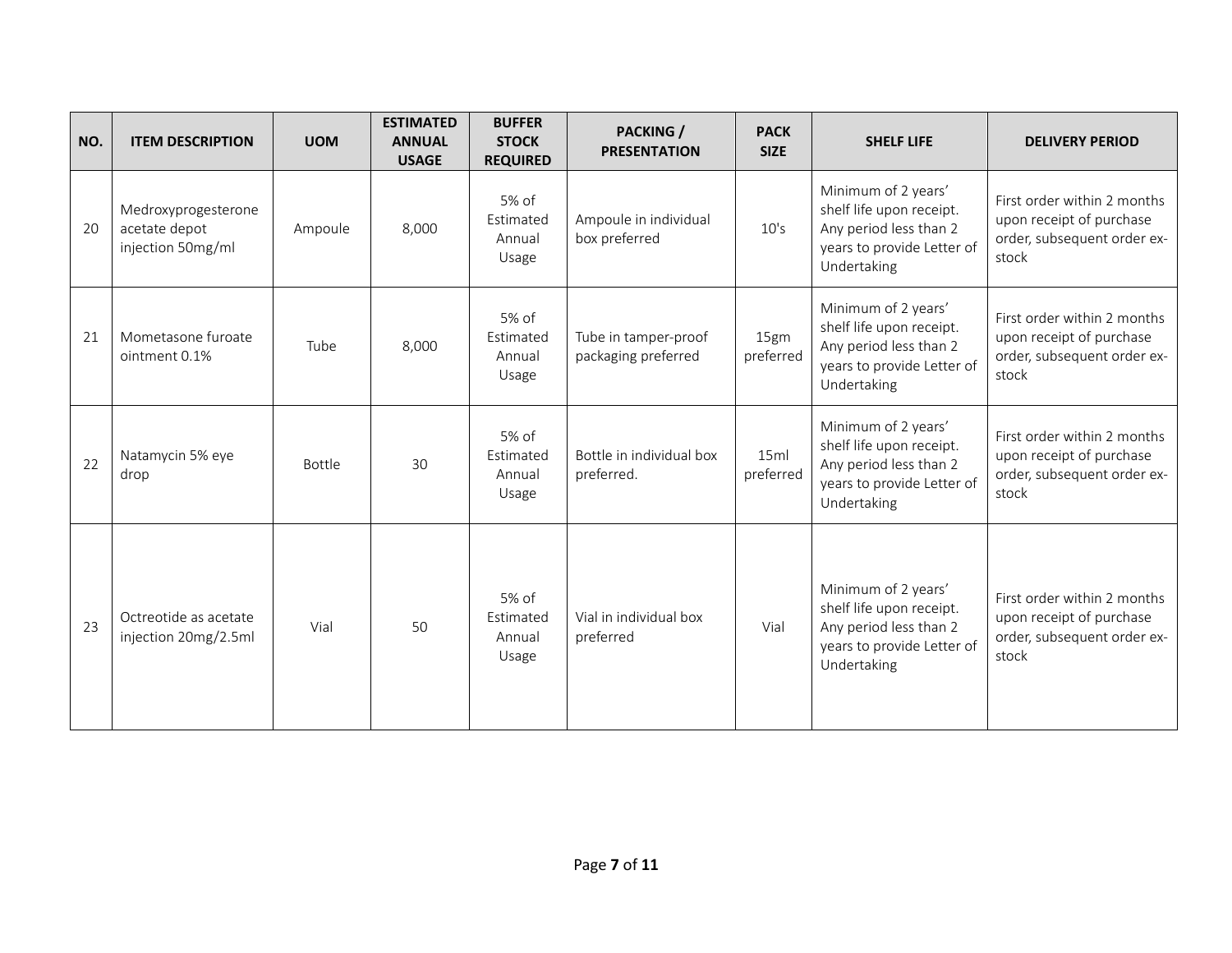| NO. | <b>ITEM DESCRIPTION</b>                                                                                | <b>UOM</b>           | <b>ESTIMATED</b><br><b>ANNUAL</b><br><b>USAGE</b> | <b>BUFFER</b><br><b>STOCK</b><br><b>REQUIRED</b> | <b>PACKING /</b><br><b>PRESENTATION</b>                                                                                                                                                                                   | <b>PACK</b><br><b>SIZE</b> | <b>SHELF LIFE</b>                                                                                                      | <b>DELIVERY PERIOD</b>                                                                          |
|-----|--------------------------------------------------------------------------------------------------------|----------------------|---------------------------------------------------|--------------------------------------------------|---------------------------------------------------------------------------------------------------------------------------------------------------------------------------------------------------------------------------|----------------------------|------------------------------------------------------------------------------------------------------------------------|-------------------------------------------------------------------------------------------------|
| 24  | Paracetamol<br>Suppository 125mg                                                                       | Suppository          | 17,500                                            | $5%$ of<br>Estimated<br>Annual<br>Usage          | Blister pack of 10's per<br>strip preferred.<br>Preference will be given<br>to suppliers quoting<br>item where the name<br>and strength of the<br>product appears over<br>each blister pocket or<br>be oriented centrally | 100's                      | Minimum of 2 years'<br>shelf life upon receipt.<br>Any period less than 2<br>years to provide Letter of<br>Undertaking | First order within 2 months<br>upon receipt of purchase<br>order, subsequent order ex-<br>stock |
| 25  | Peginterferon Alfa 2A<br>180mcg injection in a<br>prefilled syringe as<br>Pegasys or its<br>equivalent | Prefilled<br>syringe | 800                                               | 5% of<br>Estimated<br>Annual<br>Usage            | Prefilled syringe in<br>individual box preferred                                                                                                                                                                          | Prefilled<br>syringe       | Minimum of 2 years'<br>shelf life upon receipt.<br>Any period less than 2<br>years to provide Letter of<br>Undertaking | First order within 2 months<br>upon receipt of purchase<br>order, subsequent order ex-<br>stock |
| 26  | Phenytoin 30mg/5ml<br>oral liquid preparation                                                          | <b>Bottle</b>        | 200                                               | 5% of<br>Estimated<br>Annual<br>Usage            | Bottle in individual box<br>preferred.                                                                                                                                                                                    | 500mls<br>preferred        | Minimum of 2 years'<br>shelf life upon receipt.<br>Any period less than 2<br>years to provide Letter of<br>Undertaking | First order within 2 months<br>upon receipt of purchase<br>order, subsequent order ex-<br>stock |
| 27  | Piperacillin 4gm &<br>Tazobactam 0.5gm<br>Injection as Tazocin or<br>its equivalent                    | Vial                 | 18,000                                            | 5% of<br>Estimated<br>Annual<br>Usage            | Vials in individual box or<br>pack preferred.                                                                                                                                                                             | 1's                        | Minimum of 2 years'<br>shelf life upon receipt.<br>Any period less than 2<br>years to provide Letter of<br>Undertaking | First order within 2 months<br>upon receipt of purchase<br>order, subsequent order ex-<br>stock |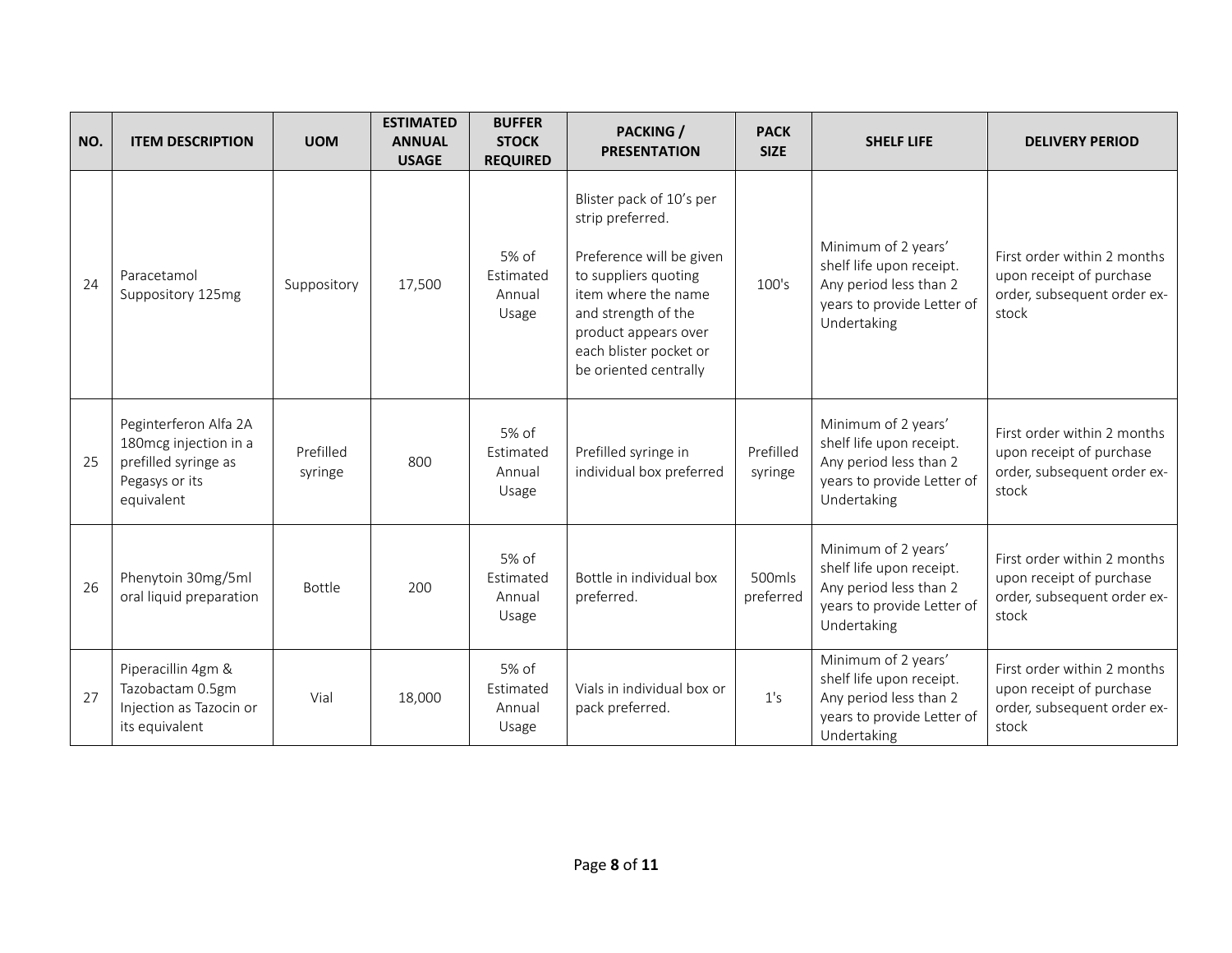| NO. | <b>ITEM DESCRIPTION</b>                                                                  | <b>UOM</b>    | <b>ESTIMATED</b><br><b>ANNUAL</b><br><b>USAGE</b> | <b>BUFFER</b><br><b>STOCK</b><br><b>REQUIRED</b> | <b>PACKING</b> /<br><b>PRESENTATION</b>                                                                                                                                                                                     | <b>PACK</b><br><b>SIZE</b> | <b>SHELF LIFE</b>                                                                                                      | <b>DELIVERY PERIOD</b>                                                                          |
|-----|------------------------------------------------------------------------------------------|---------------|---------------------------------------------------|--------------------------------------------------|-----------------------------------------------------------------------------------------------------------------------------------------------------------------------------------------------------------------------------|----------------------------|------------------------------------------------------------------------------------------------------------------------|-------------------------------------------------------------------------------------------------|
| 28  | Proprofol injection<br>10mg/ml (50ml)                                                    | Vial          | 1,200                                             | 5% of<br>Estimated<br>Annual<br>Usage            | Vial in individual box<br>preferred                                                                                                                                                                                         | Vial                       | Minimum of 2 years'<br>shelf life upon receipt.<br>Any period less than 2<br>years to provide Letter of<br>Undertaking | First order within 2 months<br>upon receipt of purchase<br>order, subsequent order ex-<br>stock |
| 29  | Ropinirole modified<br>release 4mg oral solid<br>preparation preferably<br>scored tablet | Tablet        | 11,200                                            | 5% of<br>Estimated<br>Annual<br>Usage            | Blister packs of 10's per<br>strip preferred.<br>Preference will be given<br>to suppliers quoting<br>item where the name<br>and strength of the<br>product appears over<br>each blister pocket or<br>be centrally oriented. | 28's                       | Minimum of 2 years'<br>shelf life upon receipt.<br>Any period less than 2<br>years to provide Letter of<br>Undertaking | First order within 2 months<br>upon receipt of purchase<br>order, subsequent order ex-<br>stock |
| 30  | Sodium Chloride<br>0.45% Intravenous<br>Infusion x 500ml                                 | <b>Bottle</b> | 280                                               | 5% of<br>Estimated<br>Annual<br>Usage            | Bottle in individual box<br>preferred.                                                                                                                                                                                      | 500mls                     | Minimum of 2 years'<br>shelf life upon receipt.<br>Any period less than 2<br>years to provide Letter of<br>Undertaking | First order within 2 months<br>upon receipt of purchase<br>order, subsequent order ex-<br>stock |
| 31  | Sodium Fusidate<br>ointment 2%                                                           | Tube          | 27,500                                            | 5% of<br>Estimated<br>Annual<br>Usage            | Tube in tamper-proof<br>packaging preferred                                                                                                                                                                                 | 5gm<br>preferred           | Minimum of 2 years'<br>shelf life upon receipt.<br>Any period less than 2<br>years to provide Letter of<br>Undertaking | First order within 2 months<br>upon receipt of purchase<br>order, subsequent order ex-<br>stock |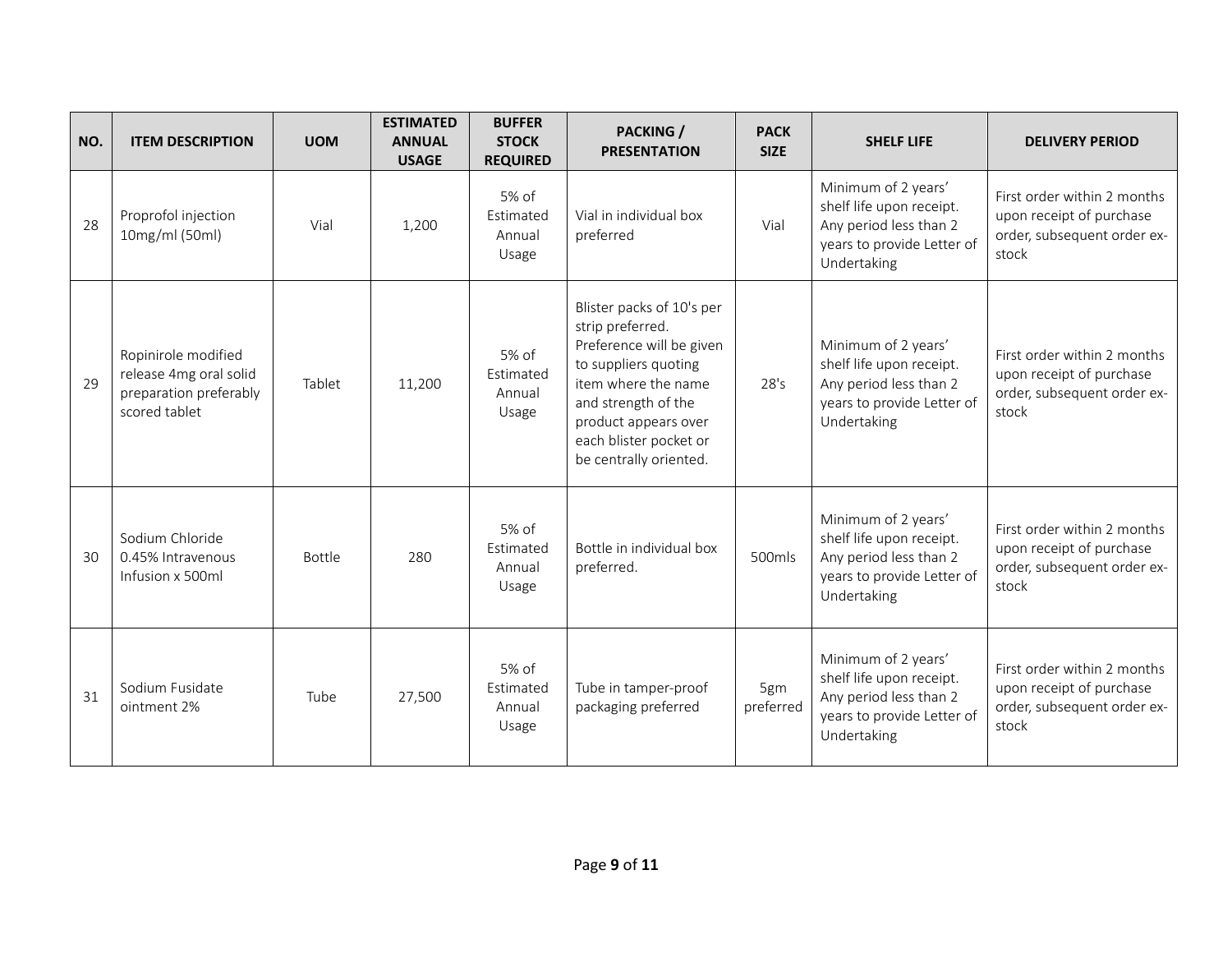| NO. | <b>ITEM DESCRIPTION</b>                                                                                                                               | <b>UOM</b> | <b>ESTIMATED</b><br><b>ANNUAL</b><br><b>USAGE</b> | <b>BUFFER</b><br><b>STOCK</b><br><b>REQUIRED</b> | PACKING /<br><b>PRESENTATION</b>                                                                                                                                                                                            | <b>PACK</b><br><b>SIZE</b> | <b>SHELF LIFE</b>                                                                                                      | <b>DELIVERY PERIOD</b>                                                                          |
|-----|-------------------------------------------------------------------------------------------------------------------------------------------------------|------------|---------------------------------------------------|--------------------------------------------------|-----------------------------------------------------------------------------------------------------------------------------------------------------------------------------------------------------------------------------|----------------------------|------------------------------------------------------------------------------------------------------------------------|-------------------------------------------------------------------------------------------------|
| 32  | Sodium valproate<br>injection 100mg/ml                                                                                                                | Vial       | 1,300                                             | 5% of<br>Estimated<br>Annual<br>Usage            | Vial in individual box<br>preferred                                                                                                                                                                                         | Vial                       | Minimum of 2 years'<br>shelf life upon receipt.<br>Any period less than 2<br>years to provide Letter of<br>Undertaking | First order within 2 months<br>upon receipt of purchase<br>order, subsequent order ex-<br>stock |
| 33  | Warfarin sodium 1mg<br>oral solid preparation<br>preferably scored<br>tablet                                                                          | Tablet     | 1,260,000                                         | 5% of<br>Estimated<br>Annual<br>Usage            | Blister pack of 10's per<br>strip preferred.<br>Preference will be given<br>to suppliers quoting<br>item where the name<br>and strength of the<br>product appears over<br>each blister pocket or<br>be oriented centrally   | 28's                       | Minimum of 2 years'<br>shelf life upon receipt.<br>Any period less than 2<br>years to provide Letter of<br>Undertaking | First order within 2 months<br>upon receipt of purchase<br>order, subsequent order ex-<br>stock |
| 34  | Zidovudine 300mg in<br>combination with<br>Lamivudine 150mg<br>oral solid preparation<br>preferably scored<br>tablet as Combivir or<br>its equivalent | Tablet     | 12,000                                            | 5% of<br>Estimated<br>Annual<br>Usage            | Blister packs of 10's per<br>strip preferred.<br>Preference will be given<br>to suppliers quoting<br>item where the name<br>and strength of the<br>product appears over<br>each blister pocket or<br>be centrally oriented. | 60's                       | Minimum of 2 years'<br>shelf life upon receipt.<br>Any period less than 2<br>years to provide Letter of<br>Undertaking | First order within 2 months<br>upon receipt of purchase<br>order, subsequent order ex-<br>stock |